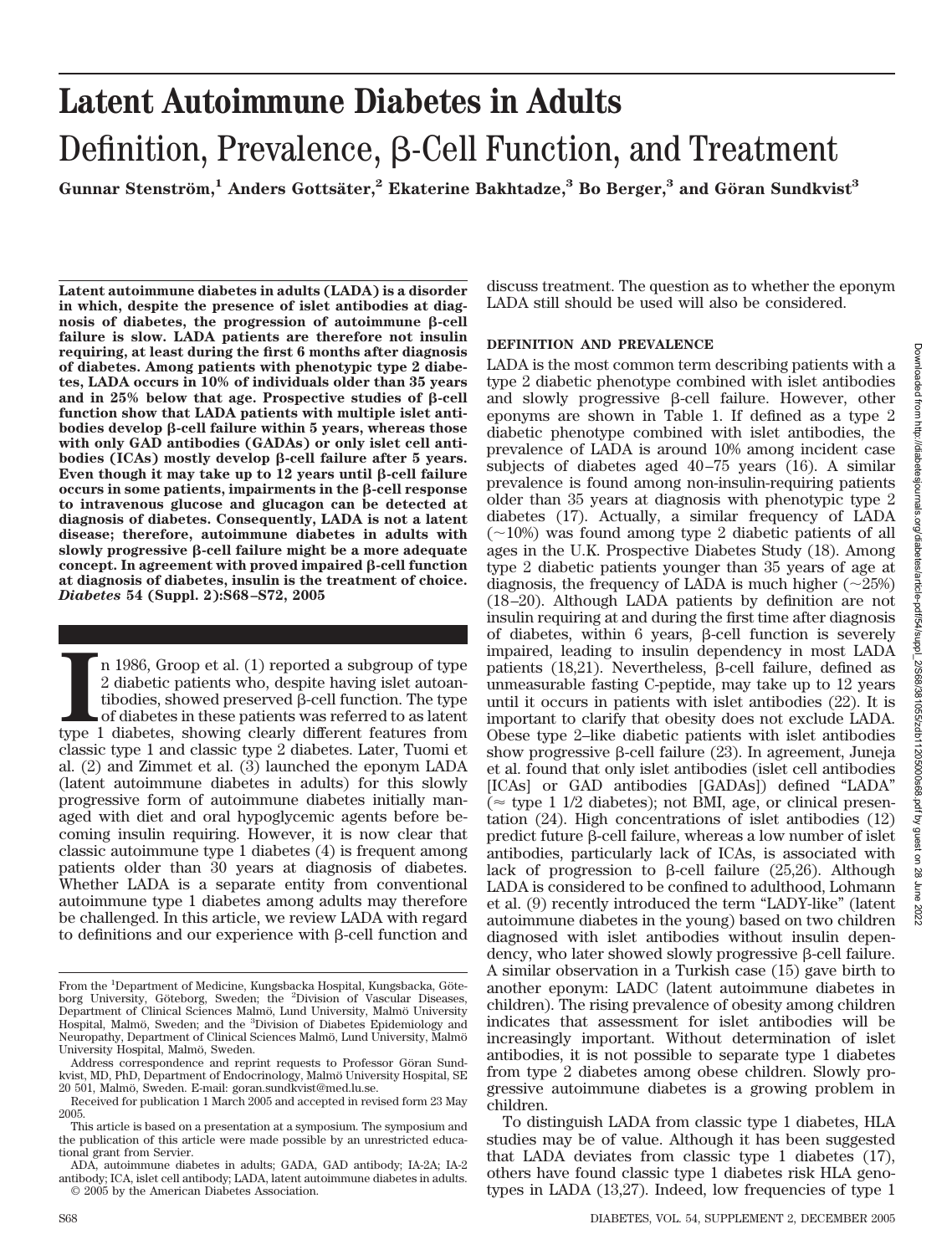#### **G. STENSTRO¨ M AND ASSOCIATES**

### TABLE 1

Eponyms for autoimmune diabetes in adults

| Eponym                                         | Reference |
|------------------------------------------------|-----------|
| Latent type 1 diabetes                         |           |
| Latent autoimmune diabetes in adults (LADA)    | 2         |
| Slowly progressive IDDM (SPIDDM)               | 5         |
| Slow-onset IDDM                                | 6         |
| Slowly progressive type 1 diabetes             | 7         |
| Type $1/2$ diabetes                            | 8         |
| LADY-like                                      | 9         |
| Autoimmune diabetes not requiring insulin at   |           |
| diagnosis                                      | 10        |
| LADA-type 1 and $-$ type 2                     | 11        |
| Slowly progressive β-cell failure              | 12        |
| Slowly progressive adult-onset type 1 diabetes | 13        |
| Antibody-positive phenotypic type 2 diabetes   |           |
| with obesity                                   | 14        |
| Latent autoimmune diabetes in children (LADC)  | 15        |

diabetes protective HLA genotypes, particularly HLA DQA1-DQB1\*0102(3)-\*0602(3)/X, are associated with LADA (27). It has been claimed that there might be a co-segregation between type 1 and type 2 diabetes in the context of LADA (28). An assumption that LADA may be a feature of a general autoimmune tendency has support from an increased frequency of serological markers of thyroid and adrenal disease in type 2 diabetic patients with GADAs (29). Antibodies associated with celiac disease are also found more often in LADA patients than in type 2 diabetic patients (30). However, these antibodies are also more frequent than expected in classic type 1 diabetic patient and thereby cannot be used to separate LADA from classic type 1 diabetes.

Most recently, the eponym ADA (autoimmune diabetes in adults) has been suggested to replace the term LADA for diabetic patients with islet antibodies without a need for insulin treatment for at least the first 6 months after diagnosis (31). ADA is meant to distinguish slowly progressive autoimmune diabetes from the classic rapid onset autoimmune type 1 diabetes.

## **-CELL FUNCTION IN (L)ADA**

To follow the development of  $\beta$ -cell dysfunction in patients with the type 2 diabetic phenotype combined with islet antibodies, we prospectively followed 233 adult-onset diabetic patients after their diagnosis of diabetes since 1985–1987 (32). Among these patients, 22  $\text{ICA}^+$  and 17  $ICA^-$  were regularly followed with a combined intravenous glucose and glucagon test (33) during the first 5 years after diagnosis. We followed the remaining patients by fasting plasma (p)-C-peptide measurements. Here, we summarize the most pertinent data collected (22,34).

At baseline soon after diagnosis, the plasma C-peptide response to the glucose infusion was clearly lower  $(P \leq$ 0.001) in type 2 diabetic patients with ICAs compared with type 2 diabetic patients without ICAs (Fig. 1*A*). However, the plasma C-peptide response to glucose was significantly  $(P \le 0.05)$  higher in ICA<sup>+</sup> type 2 diabetic patients versus patients with classic type 1 diabetes. One year after diagnosis, the plasma C-peptide response to glucose infusion had deteriorated in  $ICA^+$  type 2 diabetic patients, now no different from the response found among our classic type 1 diabetic patients. The plasma C-peptide response to glucagon injection at diagnosis was as impaired in type 2 diabetic patients with ICAs as in classic type 1 diabetes (Fig. 1*B*), in both groups clearly  $(P < 0.01)$  lower than in  $\overrightarrow{ICA}$  type 2 diabetic patients. Similarly, at diagnosis, fasting plasma C-peptide concentrations were as low among type 2 diabetic patients with ICAs as among classic type 1 diabetic patients (Fig. 2). Hence, there was an impairment of  $\beta$ -cell function initially in ICA<sup>+</sup> type 2 diabetic patients, although less severe than in classic type 1 diabetes (34). Three years after diagnosis, fasting plasma C-peptide had clearly decreased both in  $ICA<sup>+</sup>$  type 2 diabetic patients and in patients with classic type 1 diabetes.

Figure 3 illustrates the development of the plasma



**FIG. 1. A combined intravenous glucose and glucagon test conducted at diagnosis and 1, 2, and 3 years after diagnosis in newly diagnosed type 1 diabetic patients**  $(n = 17, \overline{\mathbb{S}})$ , type 2 diabetic patients without ICAs  $(n = 10, \Box)$ , and type 2 diabetic patients with ICAs  $(n = 11, \blacksquare)$ . At diagnosis, the initial  $1 + 3$  min plasma **(p-)C-peptide response to glucose (***A***) in type 2 diabetic patients with ICAs was intermediate between the responses found in type 2 diabetic patients without ICAs and patients with classic type 1 diabetes. After the first year, however, this response had deteriorated in type 2 diabetic patients with ICAs and now did not differ versus patients with classic type 1 diabetes. On the other hand, at diagnosis, the plasma C-peptide response to glucagon (***B***) was as low in type 2 diabetic patients with ICAs as in classic type 1 diabetic patients. Bars indicate the mean and horizontal lines indicate SD. inj, injection.**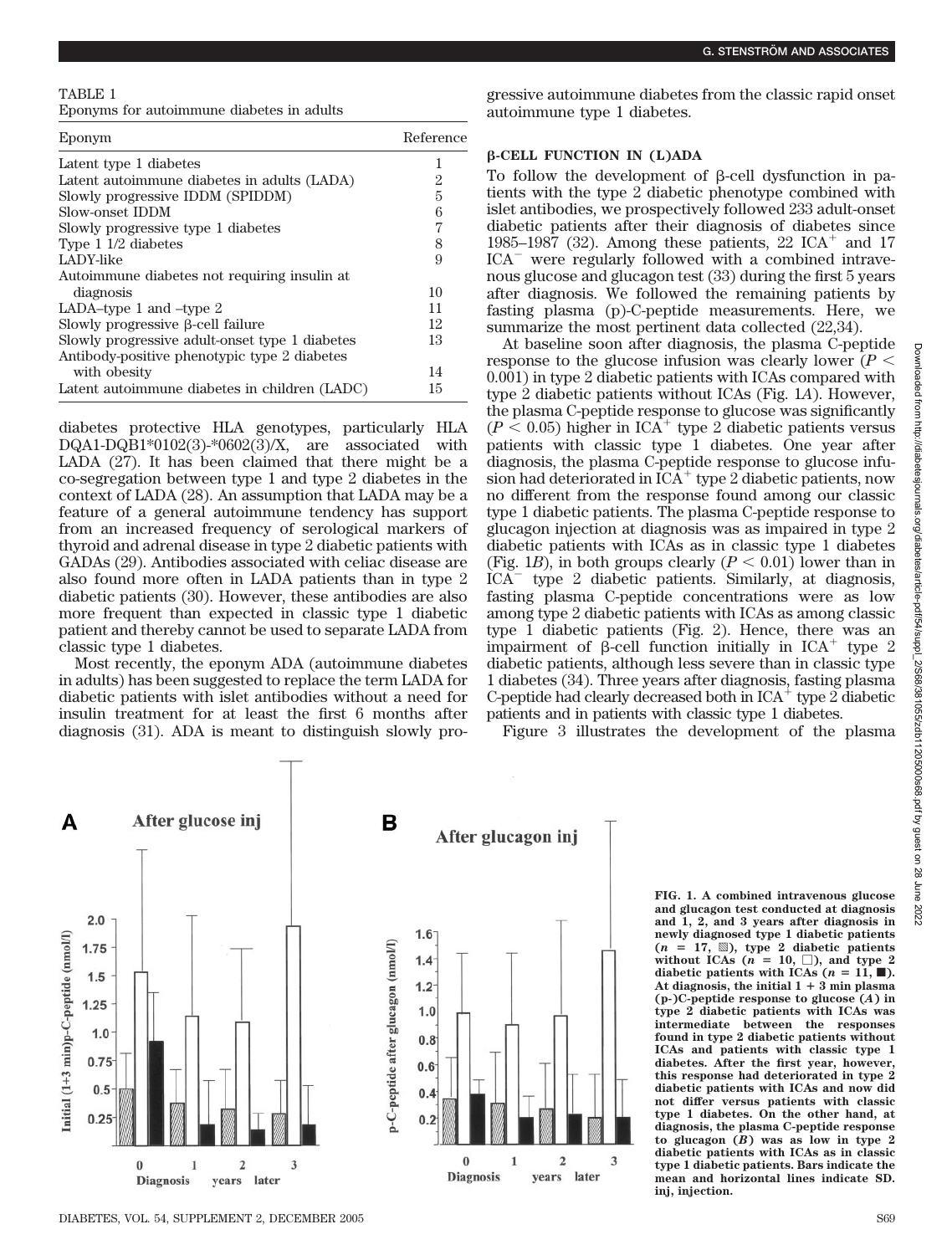

**Fasting p-C-peptide** 

**FIG. 2. Fasting plasma (p-)C-peptide at diagnosis and 1, 2, and 3 years** after diagnosis in newly diagnosed type 1 diabetic patients ( $n = 17$ ,  $\textcircled{3}$ ),  $\tt type 2 diabetic patients without ICAs ( $n = 10, \Box$ ), and type 2 diabetic$ patients with ICAs  $(n = 11, \blacksquare)$ . At diagnosis, fasting plasma C-peptide **was as low in type 2 diabetic patients with ICAs as in type 1 diabetic patients. Bars indicate the mean and horizontal lines indicate SD.**

C-peptide responses to the combined glucose and glucagon provocation test from diagnosis up to 5–7 years thereafter among patients with islet antibodies (GADAs and IA-2 antibodies [IA-2As] now also considered) and control subjects. Adult-onset diabetic patients with islet antibodies showed a low response of plasma C-peptide to the glucose injection at diagnosis. Indeed, this was also shown among diabetic patients without islet antibodies. Moreover, the plasma C-peptide response to the glucagon



**FIG. 3. The development of plasma (p-)C-peptide responses to an intravenous glucose (0.5 g glucose/kg body wt) and glucagon (1 mg) infusion test up to 5–7 years after diagnosis among adult-onset diabetic patients. Symbols indicate the mean and horizontal lines indicate SE. At diagnosis, patients with islet antibodies showed a lower mean increment in plasma C-peptide to glucagon compared with patients lacking antibodies and control subjects. Five to seven years later, the response of plasma C-peptide to glucagon had vanished among diabetic patients with islet antibodies.**

injection was clearly diminished among patients with islet antibodies compared with those without at the time of diagnosis and had further deteriorated among the former 5–7 years after diagnosis. Hence, though not as severe as in classic type 1 diabetic patients, LADA patients have an early impairment in  $\beta$ -cell function. LADA is not a latent form of autoimmune diabetes. Hence, we favor the use of ADA (31) rather than LADA for this type of patient in the future.

The complete patient group was followed up 12 years after diagnosis of diabetes (22). Figure 4 summarizes the major results. Adult-onset diabetic patients with two or three antibodies (ICAs, GADAs, IA-2As) deteriorated in  $\beta$ -cell function within 5 years, whereas among those with only ICAs or only GADAs, severe  $\beta$ -cell dysfunction seemed to occur later, as noted at the follow-up after 12 years. In contrast,  $\beta$ -cell function was unaffected and preserved 12 years after diagnosis among individuals without islet antibodies and individuals with only IA-2As. Interestingly, five diabetic patients initially without islet antibodies developed ICAs after diagnosis of diabetes, and actually, after becoming  $ICA^+$ , their fasting C-peptide concentrations decreased. Hence, our 12-year prospective study of patients with adult-onset diabetes showed that the presence of two or three islet antibodies (ICAs, GADAs, and IA-2As) at diagnosis predicts severe deterioration in  $\beta$ -cell function within 5 years. The presence of only ICAs or only GADAs is associated with severe deterioration within 12 years, whereas a development of ICAs after diagnosis predicts a later development of  $\beta$ -cell dysfunction.

Whether the responses of  $\beta$ -cells to oral glucose or mixed meals are as impaired as the responses to intravenous glucose or glucagon are unknown. No comparison between oral versus intravenous responses of insulin secretion in LADA patients has been published (31).

## **TREATMENT OF LADA**

**General.** Diet treatment in LADA is similar to that in classic type 1 diabetes. Obese LADA patients benefit from restriction in calories consumed and increased levels of physical activity. A warning message has been issued for glibenclamide, which might promote the autoimmune process (35). Thiazolidinediones seem to prevent diabetes in the nonobese diabetic (NOD) mouse (36). However, human data are lacking. Metformin is probably useful in obese LADA patients. Nevertheless, insulin therapy is the treatment of choice. As indicated from our studies,  $\beta$ -cell function is impaired at diagnosis of autoimmune diabetes in adult patients, irrespective of the clinical phenotype. Hence, there is no reason to postpone the commencement of insulin therapy. Indeed, type 2 diabetic patients without islet antibodies primarily treated with insulin demonstrate better  $\beta$ -cell function 2 years after diagnosis than those primarily treated with glibenclamide (37). Primarily insulin-treated type 2 diabetic patients also show better glycemic control (lower HbA<sub>1c</sub> [A1C] values) 2 (37) and 4 years (38) after diagnosis than their glibenclamide-treated counterparts. This emphasizes that patients with autoimmune diabetes should be insulin-treated as early as possible.

**Experimental treatment to prevent progression of -cell destruction.** Kobayashi et al. (39) identified three independent risk factors for progression of  $\beta$ -cell failure in LADA: sulfonylurea treatment,  $ICA^+$  periods, and initial body weight. In their pilot study, a small dose of insulin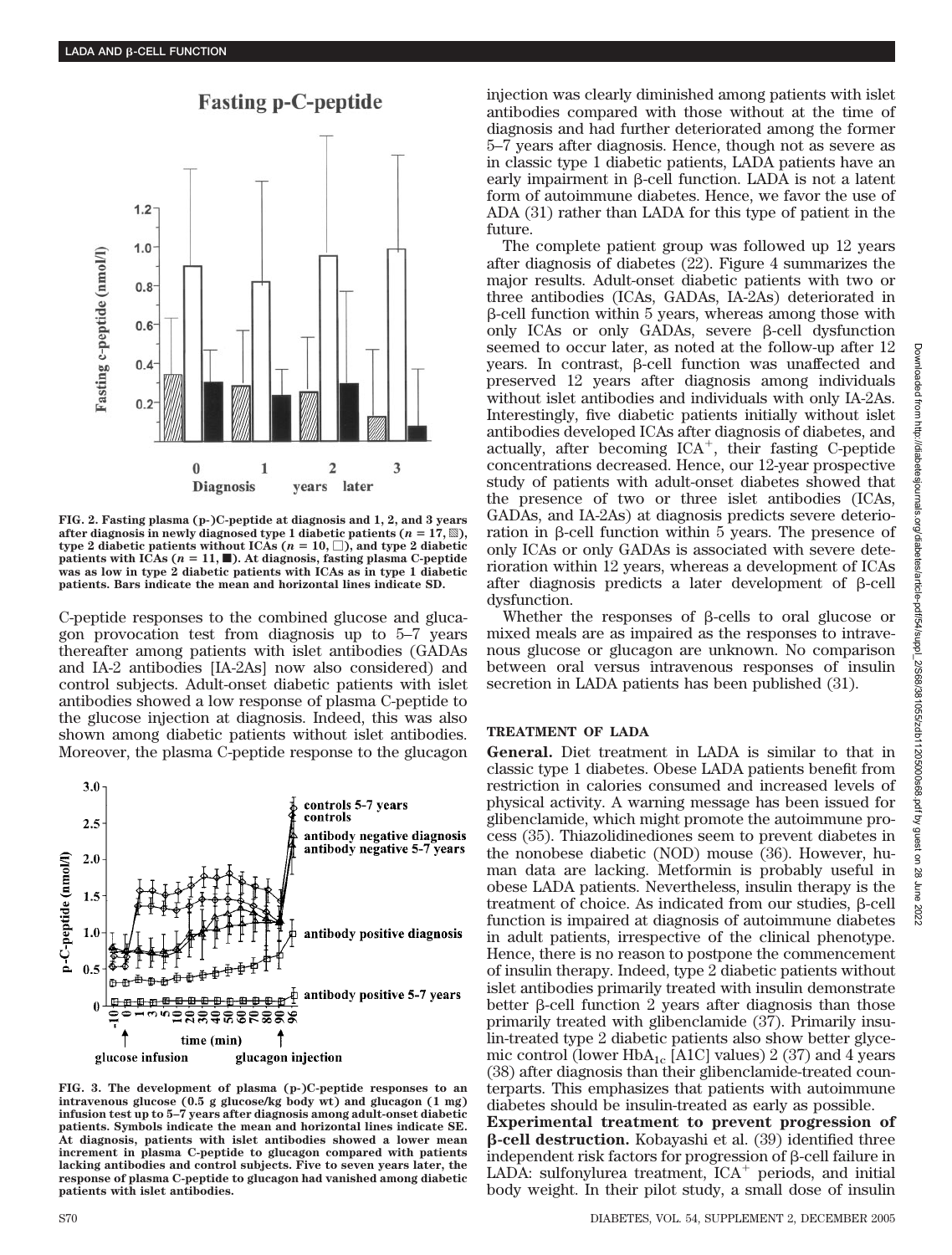

instead of sulfonylurea in the early stage of treatment of LADA patients gave a sustained plasma C-peptide response, whereas most sulfonylurea-treated patients progressed to an insulin-dependent state. However, the rather similar findings in type 2 diabetic patients without islet antibodies referred to above (37) do not support a specific immunomodulating effect of insulin. Moreover, the lack of a preventive effect on autoimmune diabetes in the subcutaneous Diabetes Prevention Trial–Type 1 (40) and in oral insulin trials (41,42) does not support the idea of insulin as a specific remedy for autoimmune diabetes. Insulin improves  $\beta$ -cell function because of its unspecific effect on glucose toxicity.

Based on the concept that decrements in  $\beta$ -cell activity decrease exposure of  $\beta$ -cell antigens (43), diazoxide and octreotide have been used in classic type 1 diabetes but only with a slight and temporary effect (44,45). However, this approach has not yet been tested in LADA.

Heat-shock protein peptide (DiaPep277) was found to preserve endogenous insulin production in a phase II clinical trial, perhaps through induction of a shift from T-helper 1 (interferon- $\gamma$  production reduced) to a T-helper 2 (interleukin-9 and -13 increased) predominance (46). Further studies are needed to clarify the putative effect of DiaPep277 on autoimmune  $\beta$ -cell destruction. In agreement, an anti-CD3 monoclonal antibody reduced the deterioration in endogenous insulin production and improved metabolic control during the first year of type 1 diabetes in patients with recently diagnosed type 1 diabetes (47). Anti-CD3 monoclonal antibodies may have direct effects on pathogenic T-cells. The ratio between  $CD8^+$  and  $CD4^+$ T-cells increased in subjects who responded with improved insulin production. Further studies are warranted to clarify the value of anti-CD3 monoclonal treatment of autoimmune diabetes. A first report of immunomodulation with subcutaneous GAD65 in LADA patients indicates that this treatment was safe, giving increased fasting p-Cpeptide concentrations after 24 weeks in subjects treated with a moderate dose  $(20 \mu g)$  but not in subjects treated with higher doses (100 or 500  $\mu$ g) or lower doses (4  $\mu$ g) (48).

### **CONCLUSIONS**

Autoimmune diabetes of slow onset is prevalent and found in 10% of phenotypic type 2 diabetic patients, actually in 25% of individuals below 35 years of age at diagnosis of diabetes. Prospective follow-up of these patients shows that complete  $\beta$ -cell failure occurs in almost all of these patients, but it may take up to 12 years until it develops. Although not insulin requiring at diagnosis, type 2 diabetic patients with islet antibodies have impaired  $\beta$ -cell function at diagnosis. Hence, insulin treatment is indicated at

**FIG. 4. Fasting plasma (p-)C-peptide concentrations during the first 12 years after diagnosis among patients with and without islet antibodies at diagnosis of adult-onset diabetes. Patients with two or three antibodies had severely impaired -cell function (low to unmeasurable plasma C-peptide) after 5 years, whereas this occurred later (up to 12 years) among subjects with only ICAs or GADAs at diagnosis. Patients without islet antibodies or only IA-2As at diagnosis did not show decreases in plasma C-peptide after diagnosis during 12 years of observation. Of note, patients developing ICAs after diagnosis showed a slight but significant (***P* **< 0.05) decrease in mean fasting plasma C-peptide after the occurrence of ICAs. Data are means SE.**

diagnosis. The effect of insulin in these patients is most likely against glucose toxicity and not immunomodulatory. Because of the slow progression of  $\beta$ -cell failure, patients with autoimmune diabetes of this type are candidates for immunomodulation. Different immunomodulatory agents have also been tried in these patients, with some effects favoring future attempts. As patients with autoimmune diabetes of slow onset develop future  $\beta$ -cell failure and also display disturbed  $\beta$ -cell function at diagnosis, we suggest that the term "latent autoimmune diabetes in adults" should be replaced. LADA is not a latent disease. We suggest autoimmune diabetes in adults with slowly progressive  $\beta$ -cell failure (ADASP).

## **ACKNOWLEDGMENTS**

The Diabetes Foundation–Wallenberg Diabetes Research Program (K 98-99 JD-128 13), the Swedish Diabetes Association, the Swedish Medical Research Council (72X-14531), the Albert Påhlsson Foundation, and the Research Fund at Malmö University Hospital are acknowledged for support of our studies.

## **REFERENCES**

- 1. Groop LC, Bottazzo GF, Doniac D: Islet cell antibodies identify latent type 1 diabetes in patients aged 35–75 years at diagnosis. *Diabetes* 35:237–241, 1986
- 2. Tuomi T, Groop LC, Zimmet PZ, Rowley MJ, Knowles W, Mackay IR: Antibodies to glutamic acid decarboxylase reveal latent autoimmune diabetes mellitus in adults with a non-insulin-dependent onset of disease. *Diabetes* 42:359 –362, 1993
- 3. Zimmet PZ, Tuomi T, Mackay IR, Rowley MJ, Knowles W, Cohen M, Lang DA: Latent autoimmune diabetes mellitus in adults (LADA): the role of antibodies to glutamic acid decarboxylase in diagnosis and prediction of insulin dependency. *Diabet Med* 11:299 –303, 1994
- 4. Mølbak AG, Christau B, Marner B, Borch-Johnsen K, Nerup J: Incidence of insulin-dependent diabetes mellitus in age groups over 30 years in Denmark. *Diabet Med* 11:650 – 655, 1994
- 5. Kobayashi T, Tamemoto K, Nakanishi K, Kato N, Okubo M, Kajio H, Sugimoto T, Murase T, Kosaka K: Immunogenetic and clinical characterization of slowly progressive IDDM. *Diabetes Care* 16:780 –788, 1993
- 6. Lohmann T, Seissler J, Verlohren H-J, Schröder S, Rötger J, Dähn K, Morgenthaler N, Scherbaum WA: Distinct genetic and immunological features in patients with onset of IDDM before and after age 40. *Diabetes Care* 20:524 –529, 1997
- 7. Seissler J, de Sonnaville JJ, Morgenthaler NG, Steinbrenner H, Glawe D, Khoo-Morgenthaler UY, Lan MS, Notkins AL, Heine RJ, Scherbaum WA: Immunological heterogeneity in type I diabetes: presence of distinct autoantibody patterns in patients with acute onset and slowly progressive disease. *Diabetologia* 41:891– 897, 1998
- 8. Juneja R, Palmer JP: Type 1 1/2 diabetes: myth or reality? *Autoimmunity* 29:65– 83, 1999
- 9. Lohmann T, Nietzschmann U, Kiess W: "Lady-like": is there a latent autoimmune diabetes in the young? *Diabetes Care* 23:1707–1708, 2000
- 10. Pozzilli P, Di Mario U: Autoimmune diabetes not requiring insulin at diagnosis (latent autoimmune diabetes of the adult): definition, characterization, and potential prevention. *Diabetes Care* 24:1460 –1467, 2001